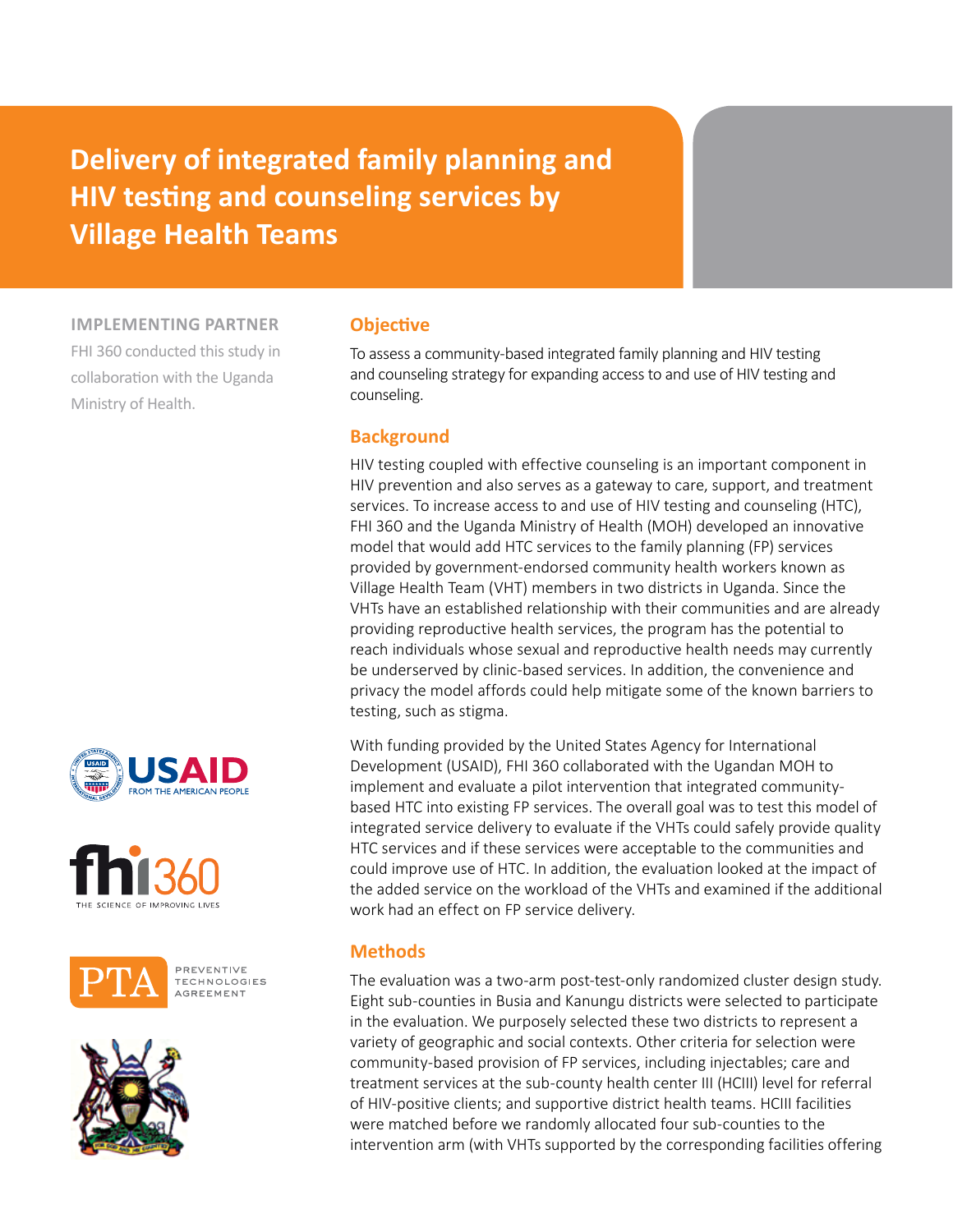

Patricia Wamala Mucheri; Kanungu District, Uganda; 2012

FP plus HTC) and four sub-counties to the control group (with VHTs offering FP only).

Between March and April 2012, thirty-eight VHTs from the four intervention sub-counties (Bulumbi, Buteba, Rugyeyo, and Kayonza) received classroom training and supervised practical experience in HTC. All of the participating VHTs had at least six months of experience providing injectable contraceptives. The training covered HIV education, couples counseling, risk assessment, rapid HIV testing using the fingerstick technique, FP for HIV-positive clients, referral mechanisms, and other topics. Community mobilization meetings were conducted after the training to inform the communities about the intervention and to provide an opportunity for VHTs to receive additional supervised practical experience in offering HTC. Supervision and commodity supply occurred through HCIII, building on support mechanisms for FP to add HTC. External quality assessment (EQA) was used to verify technical competence in conducting and interpreting results of rapid HIV tests. Proficiency testing panels were sent by the National Reference Laboratory at the Uganda Virus Research Institute (UVRI) to HCIII through districts. Results obtained by VHTs were then mailed back to the lab for verification, and feedback was communicated through the same channels. Between May 2012 and September 2013, the integrated HTC and FP services were delivered in the sub-counties by 36 of the trained VHTs, who received a refresher training approximately 8 months after the initial training. Two VHTs were not retained due to poor eyesight, which affected their ability to interpret results. At the end of the intervention period, the VHTs returned to delivering FP services only.

Data collection took place between April and June 2013 by trained data collectors led by FHI 360. Surveys were conducted with all 36 VHTs and 137 of their revisit female FP clients in the intervention group and 119 revisit female FP clients of VHTs in the control group. VHT record data were extracted in both groups from January through March 2013.

### **Results**

Highlights of the results are presented below. The results describe key findings on HTC service delivery from the VHT and client perspectives as well as overall perspectives on VHT provision of both FP and HTC services.

#### **VHT provision of HTC services**

- The majority of VHTs in the intervention group were female (81%), and nearly three-fourths had attended at least some secondary school. The average age was 43.7 years.
- VHT knowledge and competence were assessed through the survey, with additional program data from periodic EQA. The survey assessed VHT knowledge and skills through seven questions on essential elements of FP/HTC service provision. On average, the VHTs answered 5.1 out of the seven questions correctly (Figure 1). The question that was answered incorrectly the most was about the recommended period for repeat testing for HIV-negative clients. Only one knew that HIV-negative clients should optimally be retested 3 months after exposure; 75% said that retesting should occur 3 months after the last test. In addition, the survey also noted an over-emphasis on recommending condoms as a primary FP method; 56% agreed that condoms are the only FP method HIV-positive women should use.
- The first EQA found that of the 34 VHTs who participated, 85% had 100% agreement with the reference lab results. Of the five who failed, three recorded results inaccurately. Only partial results from subsequent rounds of EQA were documented, precluding assessment of skill retention.
- Program records show that between January and March 2013, VHTs offered HTC during 647 client visits. Far more women than men were counseled (532 vs. 115, respectively) though men were tested in 80% of their visits while women were tested in 50%. Regarding overall provision of FP and/or HTC services, men more often came for HTC services only (69%) whereas women more often came for FP or FP and HTC (82%). An FP method was provided in 47% of all visits during which clients were tested.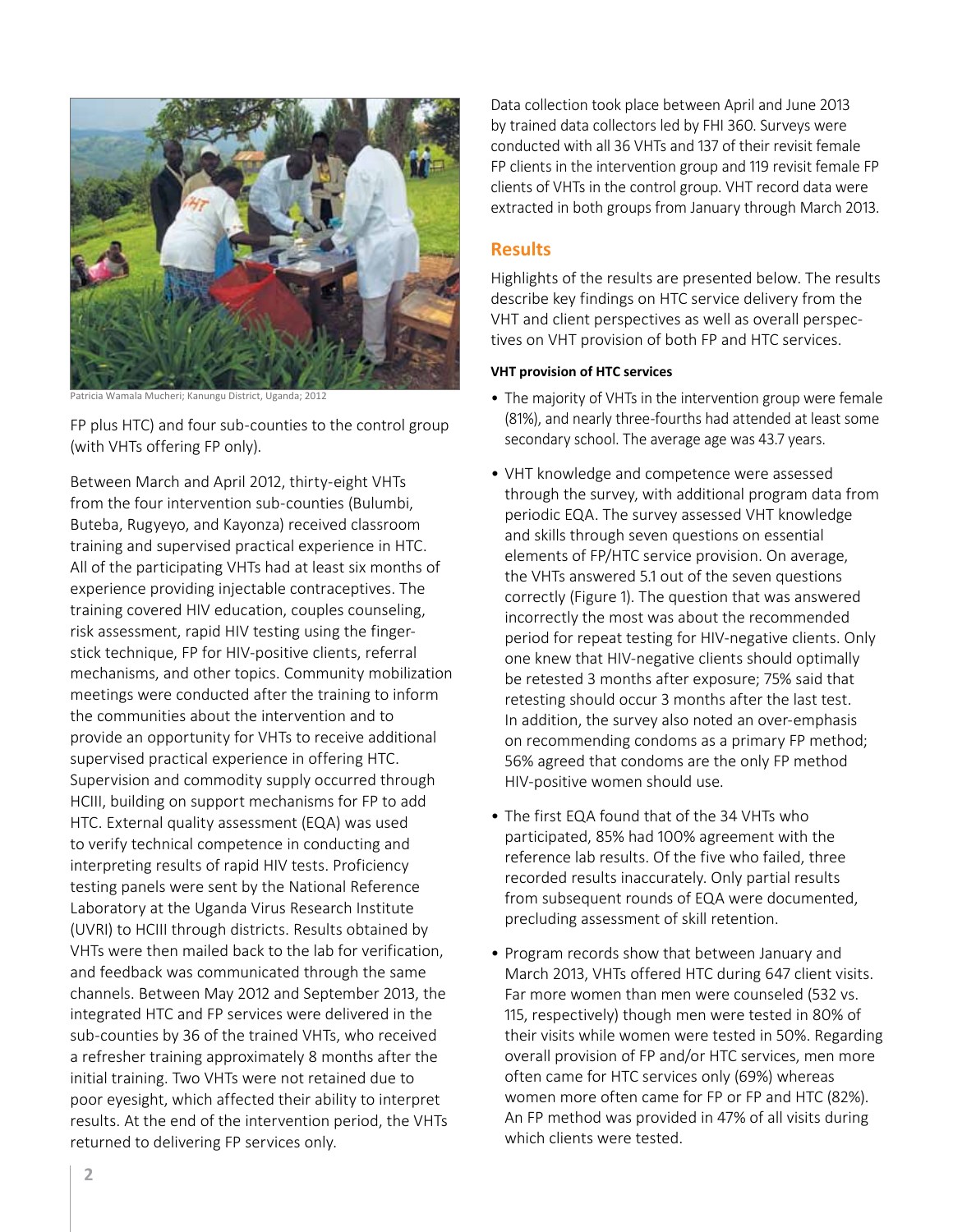#### **Client experiences with HTC services**

- The clients surveyed in the intervention group were on average 31 years old and had five children. Most (89%) were married, the majority in polygamous relationships (66%). Most had completed primary school, although 10% reported having no schooling. On average, the women had been an FP client of the VHT for 4 months.
- The client survey showed that the VHTs potentially filled a gap in provision of HIV testing. Of the 137 FP clients surveyed, 80% received an HIV test during the intervention; 27% of those who were tested had never been tested for HIV before. While 76% of those tested were already FP clients, 22% came to the VHT to receive HTC services before they became FP clients.
- Only 21% of tested clients who had a partner tested as a couple, though another 69% tested alone but disclosed results.
- Overall, clients were satisfied with the HTC services they received from the VHTs. None of the clients surveyed said they experienced any problem with the finger-pricked site; at least 90% correctly responded to each of the three questions used to verify counseling content; and at least 95% responded positively to each of the questions that measured the rapport between clients and VHTs.
- Of the surveyed clients who were tested, three tested HIV positive and received linkages to HIV care. Of those who tested negative, all reported that they plan to get tested again and 93% said that they would like to get their next test from the VHT.
- A comparison of client testing behaviors and attitudes in the control and intervention groups showed little

difference between the groups. All clients knew of at least one place to get tested and nearly all intend to get tested in the future. Mean scores measuring "stigma," "partner influence on testing," and "social influence on testing" were virtually identical.

• One difference noted was in the percentage who stated that they had ever been tested for HIV, with 95% of the control group and 99% of the intervention group reporting prior testing. A second difference was in the number of HIV tests received in the year preceding the survey. Clients in the intervention group received more HIV tests than clients in the control group, with 57% compared to 39% respectively reporting at least three tests.

#### **Experiences with role expansion and integrated service delivery**

- The addition of HTC services did not appear to have negatively affected the quality of FP services. Virtually all clients in both the control and intervention groups who had been coming to the VHT for at least a year reported that they were either more satisfied or equally satisfied with the FP services they received compared to a year ago. Only 4% of those clients in the control group and 2% in the intervention group stated that they were less satisfied.
- The clients in the intervention group cited a number of advantages to integrating FP and HTC services including reduced number of visits/saving time (85%), better services and advice (66%), and reduced stigma (21%). The only disadvantages mentioned were concerns about confidentiality (5%) and that the VHT is busy (4%).
- All VHTs in the intervention group reported that they wanted to continue providing HTC services. Most (92%)



#### **Figure 1. Score of essential aspects of HTC service provision (N=36)**